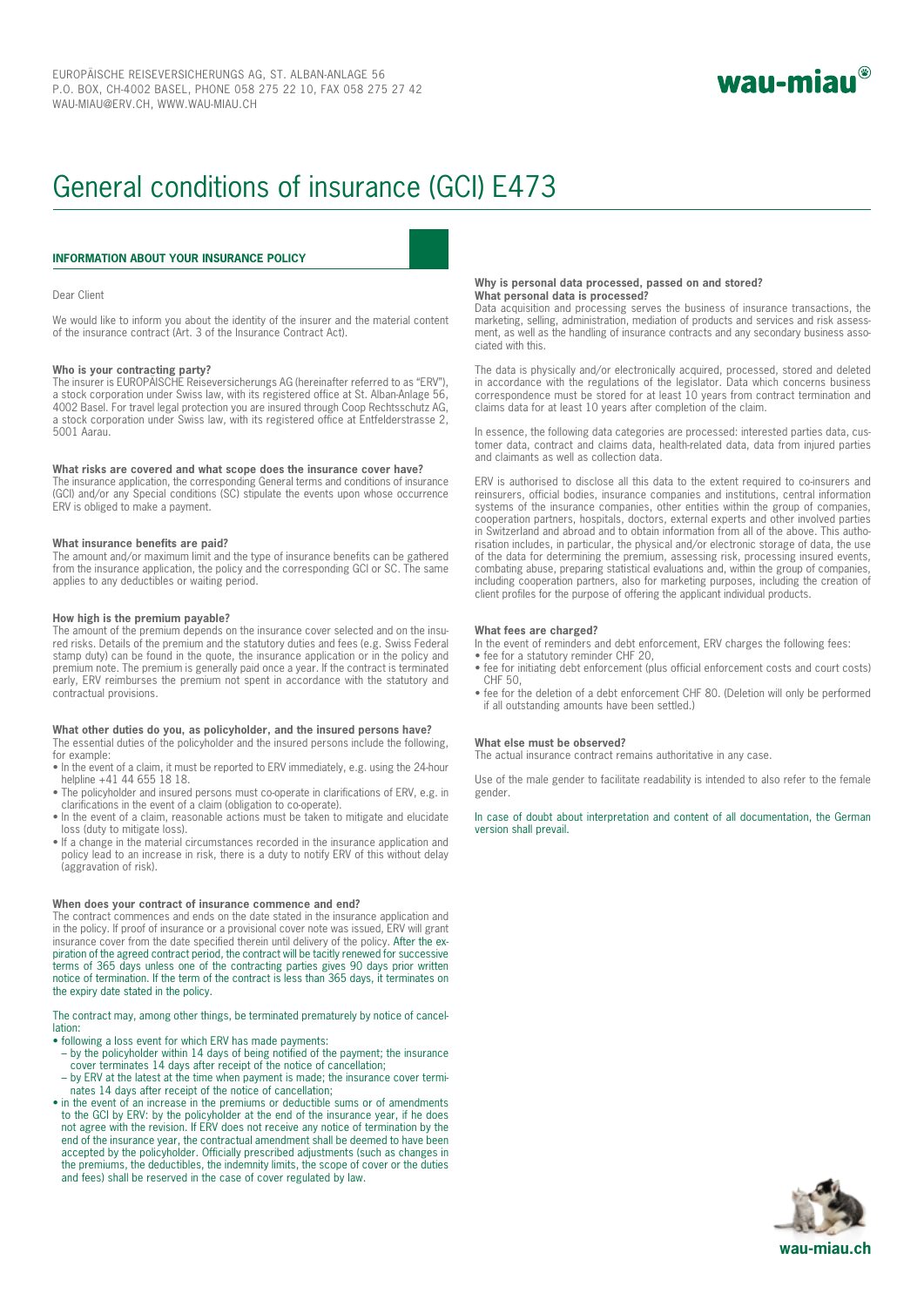### **GENERAL CONDITIONS OF INSURANCE (GCI) E473**

- **1 GENERAL PROVISIONS**
- **2 HEALTH AND ACCIDENT INSURANCE**
- **3** TRAVEL INSURANCE<br>4 LOST&FOUND/EMER **4 LOST&FOUND/EMERGENCY HOTLINE**
- **5** LEGAL PROTECTION<br>6 GLOSSARY
- **6 GLOSSARY**

### **1 GENERAL PROVISIONS**



- 
- **1.1 Insured persons and animals**<br>A Insurance is valid for persons w
- Insurance is valid for persons who have their legal domicile or usual place of abode in Switzerland.
- B Insurance applies to the animal described in the policy.<br>C Cover may only be taken out for healthy animals older to
- Cover may only be taken out for healthy animals older than 3 months and under 6 years of age. D Only dogs and cats which are kept in Switzerland may be insured. If the keeper
- of the animal moves outside of Switzerland then insurance cover terminates at the end of the current insurance period.
- E Commercial breeding as defined in the Animal Welfare Ordinance (TSchV) is excluded.

### **1.2 Annual insurance policies – validity period, contract termination**

- A Unless otherwise stipulated, the insurance is valid worldwide.<br>B Annual insurance policies validity period, contract termination
- B Annual insurance policies validity period, contract termination The annual insurance policies are valid for 365 days from the date of issue and will be automatically renewed for a further 365 days in each case unless cancelled in writing at least 90 days prior to expiry.
- C Contract termination
	- a) Following each loss event for which ERV makes payments, the contract can be terminated in writing
		- by the policyholder within 14 days of being notified of ERV's payment, • by ERV at the time when payment is made.
		- b) The insurance ends 14 days after the notice of termination has been received by the other party.
- D If the contract is cancelled before the end of the contract term for a statutory or contractual reason, ERV reimburses the premium not spent unless
	- the policyholder cancels the contract following a claim and the contract had been in force for less than 12 months at the moment of the cancellation,
	- ERV pays the insurance benefits and the insurance contract is invalid because the risk no longer applies (total loss or exhaustion of the benefits).
- E If the animal dies then the policy ends on death. An official document or a veterinary certificate must be produced for ERV to make a premium refund.
- F If an animal goes missing this must be declared immediately as per para. 4.1. If it can be proven that the insured animal has not been found within 6 months then it is deemed to be lost and the policy will be cancelled retroactively on the date of the declaration of loss.
- G ERV's duty to settle claims ends on termination of the policy. This also applies to outstanding claims. The applicable date is the respective treatment date.

### **1.3 Premium payment and amendment of the contract**

- A Premiums are due for payment according to the date specified on the invoice. If the premiums are not paid on the respective due date, ERV sends the policyholder, at his own expense, a written reminder calling upon him to make payment within 14 days on pain of the consequences of failing to do so. If this reminder has no effect, ERV ceases to be on risk for damage which occurred from the expiry of the period of grace until the premiums have been paid in full.
- B ERV may alter the GCI, premiums and excesses at the beginning of a new insurance year, notifying the policyholder of such changes at least 30 days before the end of the current insurance year. If the policyholder does not agree with an amendment of the contract, he may cancel the insurance contract in writing. Notice of cancellation is valid if it is received by ERV on or before the last day of the current insurance year. If ERV does not receive any notice of termination by the end of the insurance year, the contractual amendment shall be deemed to have been accepted by the policyholder.

### **1.4 Change of owner or keeper**

- In the event of sale, exchange, change of keeper or the insured animal being given away, the policyholder must notify ERV in writing within 14 days of the change being made. The rights and obligations under the in-force policy are then transferred to the new owner or keeper.
- B The new owner or keeper may decide not to take over the insurance and should notify this in writing within 30 days of the change. ERV also has the right to withdraw from the contract within 14 days of becoming aware of the change. The policy terminates at the earliest 30 days after cancellation.

### **1.5 General exclusions**

The following are not insured:

- a) illnesses and the consequences of an accident that occurred or were recognisable or could have been diagnosed by a vet on examination before inception of the insurance;
- b) injury to the animal caused by a liable third party or another animal and for which liability arises, or else deliberate injury inflicted by the keeper of the animal;
- c) injuries that occur during competitions or training sessions in which the animal is directly confronted with one or more other animals (such as greyhound racing);
- d) the consequences of war, riot or civil commotion, earthquake, rockfall, flood, avalanche or nuclear events, except for the consequences of using the animal for the search and rescue of the injured in connection with such events;
- e) the consequences of non-compliance with the Animal Welfare Act (TSchG), the Animal Welfare Ordinance (TSchV) and the Ordinance of the FDHA (Federal

Department of Home Affairs) on training in animal husbandry and in the handling of animals (TSchAV);

f) any surcharges on invoices, in particular shipping charges (postage and packaging), billing fees and dunning charges.

### **1.6 Obligations in case of claim**

- Please contact
	- in case of claim, the Insurance Claims Department of EUROPÄISCHE Reiseversicherungs AG, P.O. Box, CH-4002 Basel, phone +41 58 275 27 27, fax +41 58 275 27 30, claims@erv.ch (for LEGAL PROTECTION refer to para. 5.3 D),
	- **in an emergency,** the 24/7 EMERGENCY HOTLINE on **+41 44 655 18 18.** They are available day and night (even on Sundays and bank holidays) to advise you on the best way to proceed and to organise the help you need (refer to para. 4.1 B).
- B The insured/entitled person must take all steps before and after the case of claim which can help avert or mitigate the consequences and elucidate the circumstances of the loss or damage.
- C ERV must be furnished immediately with
	- requested information and
	- the necessary documents and
	- account details (IBAN of bank or post office account) should this be omitted, the insured will bear all bank transfer charges of CHF 20.
- D In the event of sickness or an accident, the services of a vet are to be sought as soon as possible and his/her instructions followed. The policyholder shall provide ERV, on request, with veterinary surgeons' reports as documentary evidence of the claim. The vet shall be released from his/her duty of confidentiality with regard to ERV. The ERV may, at its own expense, have an animal examined by its own veterinary examiner or a care provider of its choice.
- E Claims where there is a dispute over the origin of an accident or sickness shall be referred to a School of Veterinary Medicine in Switzerland.
- F In case of culpable violation of the duties in connection with a loss or damage, ERV has the right to reduce the compensation by the amount by which the compensation would have been reduced in case of a conduct in accordance with such duties.
- G The insurer's duty of indemnification falls away if, by design, untrue statements are made, details are withheld or contractual obligations are left unfulfilled which result in the insurer suffering a loss.

### **1.7 Claims against third parties**

- A If the insured has been compensated by a liable third party or his insurance, any reimbursement on the basis of the present contract is cancelled. If ERV has intervened in place of the liable party, the insured party must assign his liability claims up to the amount of the outlays to ERV.
- B In the case of multiple insurance (voluntary or compulsory insurance) ERV provides its benefits on a subsidiary basis, unless the terms and conditions of insurance of the other insurer likewise contain a subsidiary clause. In that case, the statutory provisions concerning double insurance shall apply.
- C Costs will only be reimbursed once, even where there is more than one insurance policy with licensed companies.

### **1.8 Additional provisions**

- Should the policy be received by post, it may be returned to the issuing office within 48 hours of receipt. If this is not done in time, then the contract will be considered to have come about.
- B Payments received unrightfully from ERV must be returned within 30 days to the company, including any expenses incurred by ERV as a result.
- C The insurance contract shall be governed exclusively by Swiss law, in particular by the Swiss Federal Insurance Contract Act (VVG).
- D The person entitled to the payment may exclusively choose his Swiss place of residence or the domicile of ERV, Basel, as place of jurisdiction.
- E Claims become time-barred 2 years after occurrence of the claim event.<br>F The keeping accommodation and treatment of insured animals must c
- F The keeping, accommodation and treatment of insured animals must comply with the Animal Welfare Act (TSchG) and the Animal Welfare Ordinance (TSchV). G Address changes shall be reported to ERV without delay. If the insurance contract or the premium invoice cannot be delivered, the obligation of the insurer to provide benefits shall be suspended until the outstanding premium has been
- paid in full. H ERV invoices are payable within 30 days. In the event of reminders and debt enforcement, ERV charges the following fees:
	- statutory reminder CHF 20, • initiating debt enforcement (plus official enforcement costs and court costs)
	- $CHF 50$ • deletion of a debt enforcement CHF 80. (deletion will only be performed if all
- outstanding amounts have been settled). I ERV pays its benefits in principle in CHF. Foreign currencies are converted at the exchange rate of the day on which these costs were paid by the insured person.

### **2 HEALTH AND ACCIDENT INSURANCE**

### **2.1 Insured events and benefits**

### **A wau-miau Health and Accident insurance**

In the event of an accident or sickness of the insured animal, ERV will pay, after deduction of the excess, 90% of the costs set out below up to the agreed maximum per event and per calendar year:<br>a) veterinary treatment costs with a re

- veterinary treatment costs with a recognised veterinary surgeon in Switzerland or in Europe, on an outpatient or inpatient basis;
- b) diagnostic or X-ray examinations;
- c) surgery;
- d) medicines and aids i.e. those appearing in the lists of veterinary drugs issued by the Institute of Veterinary Pharmacology and Toxicology or Swissmedic;
- e) accommodation and treatment costs in the surgery or at a hospital up to a maximum of CHF 200 per calendar year and per event;

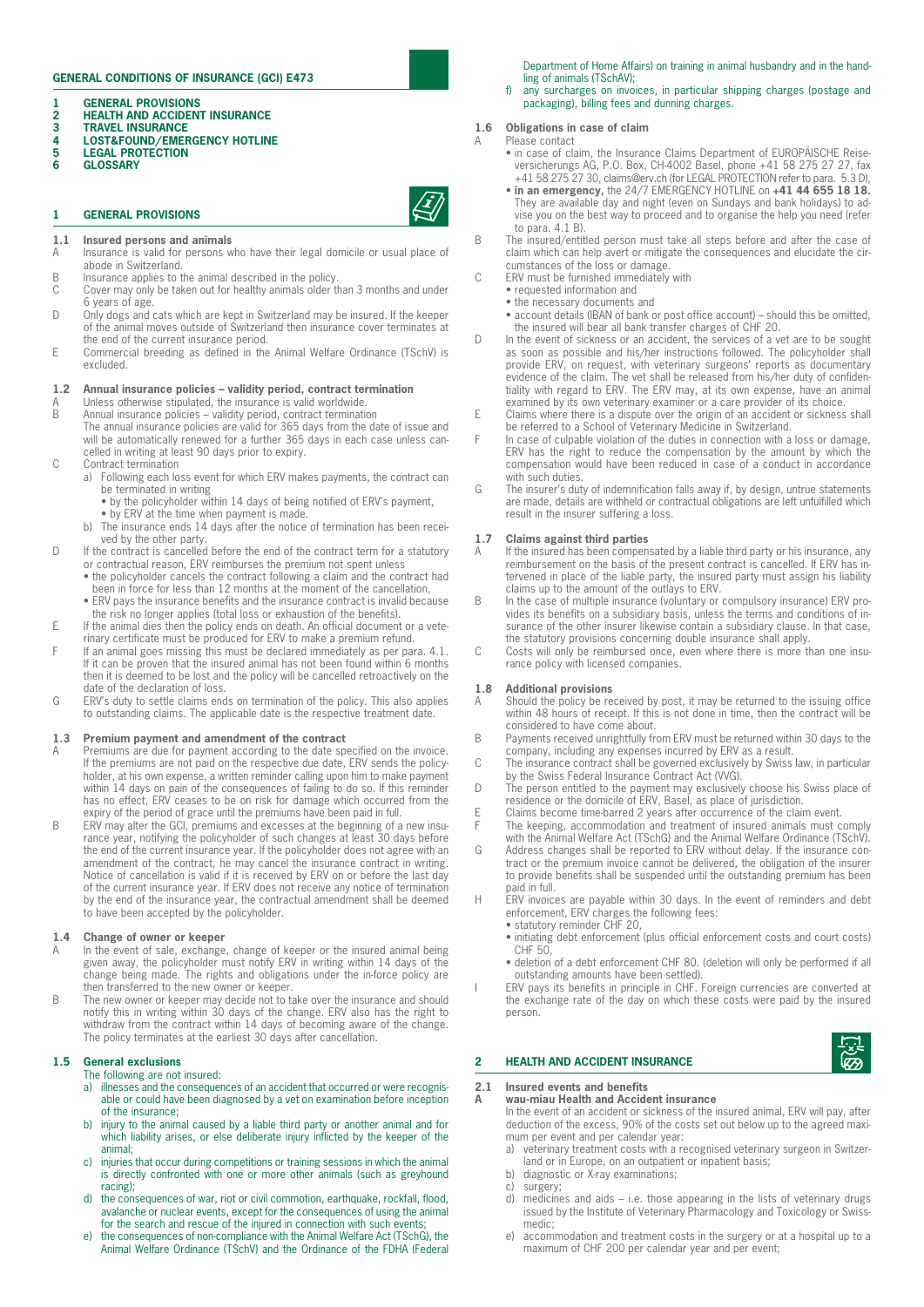- f) physiotherapy up to a maximum of CHF 600 per calendar year;
- g) acupuncture/pressure and osteopathy up to a maximum of CHF 500 per calendar year;
- h) search and rescue costs for the animal as well as emergency transport by animal ambulance up to a maximum of CHF 500 per event.

### **B PLUS supplementary package**

If supplementary insurance is taken out, ERV will pay 80% of the costs described below up to a maximum amount of CHF 500 per calendar year:

- a) complementary medicine: physical medicine (laser, therapeutic ultrasound, shock wave therapy), shiatsu, hydrotherapy, treadmill, magnetic therapy, bio-resonance, radionics and reiki;
- b) alternative medicine: biochemistry, phytotherapy and spagyric;<br>c) prescription allergy diet up to a maximum of CHF 200 per cale
- c) prescription allergy diet up to a maximum of CHF 200 per calendar year;<br>d) surgical castration and sterilisation up to a maximum of CHF 300;
- surgical castration and sterilisation up to a maximum of CHF 300;
- e) homoeopathic treatments up to a maximum of CHF 500 per calendar year.

### **C ANEXO supplementary package**

- a) The Anexo supplementary package may only be taken out at inception together with the basic insurance. This supplementary package may not be added later.
- b) If Anexo supplementary insurance is taken out, ERV will pay 80% of the treatment costs for the conditions described below up to a maximum amount of
	- CHF 5,000 per calendar year: cancers, tumours and lymphomas;
	- hereditary diseases;
	- race-related diseases.
- D All treatments set out in paragraphs 2.1 A, B and C must be effective, expedient and economic, and they must be prescribed and provided by a recognised veterinary surgeon.
- E In the event of accident or sickness outside Europe, cover is restricted to emer-gency treatment during the first 60 days of the trip. There is no insurance cover when the keeper travels abroad with an animal that is already sick.
- F ERV reserves the right to reimburse veterinary treatment that is usual for the market, provided this is insured and only after deduction of any deductible or excess. If invoices are exaggerated then ERV may limit its claims settlement to the amount of invoices for similar treatment. Usual market price is deemed to be the average price for the treatment as evidenced by three comparable invoices from qualified veterinary surgeons in Switzerland.

### **2.2 Exclusions**

The insurance does not extend to

a) claims occurring during the waiting period;

- b) veterinary fees for preventive treatment and the costs for labelling animals (e.g. fitting microchips);
- c) the cost of compulsory and optional vaccinations and booster vaccinations and any other prophylactic measures (such as tick protection);
- d) disabilities, malformations, afflictions and chronic conditions that already existed on taking out the insurance or that arise before the end of the waiting period;
- e) surgical procedures of an aesthetic nature and their consequences, dental care (for example, removal of calculus) and all corrective procedures;
- f) dietary treatments, as well as any food geared towards this purpose, and any dietary supplements – unless they appear on the lists of veterinary medicinal products issued by the Veterinary Pharmacology and Toxicology Institute or Swissmedic;
- g) pregnancy, birth, castration and sterilisation and their consequences, except in cases of illness (for example, caesarean section in the event of birth complications), subject to the provisions of para. 2.1 B d);
- h) the consequences of infectious illnesses in cases where the animal has not been vaccinated or received the necessary booster;
- i) treatment of fatigue and state of exhaustion, nervous, mental and psychosomatic disorders, developmental and behavioural disorders (e.g. aggressiveness);
- k) alternative and complementary medicine, except for the treatments described in para. 2.1;
- l) all dental and jaw ailments, except for the insured consequences of accidents; m) cancers, tumours, lymphoma, genetic diseases as well as race-related diseases, subject to the provisions of para. 2.1 C.

### **2.3 Claim**

- The following documents, among others, are to be provided to ERV:
- the detailed, original vet invoice as settled. It must contain the following information: date of treatment, address of the animal keeper, the name and coding of the insured animal, diagnosis, veterinary services provided, medication administered, the amount invoiced for the corresponding services and the address of the attending veterinary surgeon;
- a completed claim form (obtainable from www.erv.ch/schaden);
- documents, receipts and prescriptions issued by the veterinary surgeon for the insured animal.
- B ERV may expect a translation to be made of documents in a foreign language, at the policyholder's expense, into a national language or English.
- C Waiting periods
	- a) accident: 10 days after insurance inception;
	- b) sickness: 30 days after insurance inception; c) chronic disease: 90 days after insurance inception;
	-
	- d) torn ligament: 365 days after insurance inception.

### **3 TRAVEL INSURANCE**

### **3.1 Special condition**

Insurance cover applies when the animal keeper or the policyholder has in-force personal travel insurance for cancellation costs and SOS (Assistance) protection. In this respect it does not matter whether the travel insurance is with ERV or another company.

## **3.2 Insured events and benefits**<br>A ERV provides insurance cover i

- ERV provides insurance cover in the event the policyholder is forced to cancel, break off, interrupt or extend the trip due to unexpected serious illness, injury or death of the animal insured with ERV. Benefits provided by ERV are based on the General Conditions of Insurance (GCI) of the policy in force as per para. 3.1 and are limited to the following amounts per event:
	- cancellation costs: maximum CHF 5,000 per person/per animal or maximum CHF 10,000 per family (including the animal);
- SOS protection: per person/per animal maximum CHF 5,000.
- B If the person looking after the animal whilst the keeper is away travelling cannot do so due to unexpected serious illness or injury or death and no other person is available, then ERV will pay the amount of CHF 20 per day toward pet boar-ding expenses for the insured animal for up to 20 days.

### **3.3 Claim**

The following documents, among others, are to be provided to ERV:

- travel documents (booking confirmation, invoices, receipts, etc.); medical certificate or death certificate;
- 
- copy of the insurance policy (see para. 3.1).

### **4 LOST&FOUND/EMERGENCY HOTLINE**

### **4.1 Insured events and benefits**<br>A LOST&FOUND is a service to a

- LOST&FOUND is a service to assist the policyholder in the search for insured animals that go missing. The EMERGENCY HOTLINE launches the following search arrangements:
	- a) appeal by a local radio; b) insertion of an ad in the local press;
	-
	- c) placing of a missing pet report in the canton's animal lost & found office as well as in the STMZ internet database (Schweizerische Tiermeldezentrale -Swiss Animal Notification Office) www.stmz.ch.

These benefits are limited in total to a maximum amount of CHF 100 per event.<br>In such cases the search for the missing animal shall last for a maximum of<br>6 months. A pre-condition for a claim on the insurance is that the E HOTLINE is informed of the loss of the animal within 5 days.

- B The EMERGENCY HOTLINE is available to you in emergencies and for telephone enquiries 24/7 on +41 44 655 18 18. The hotline provides the following services: a) organisation of the search and rescue of injured animals;
	- b) advice on choosing the best veterinary surgeon or veterinary clinic and or-ganisation of the necessary appointment with a vet;
	- c) advice before leaving on a trip abroad as to the entry and customs regulations, necessary vaccinations, etc.

### **5 LEGAL PROTECTION**

### **5.1 Insured benefits**

Coop Rechtsschutz provides benefits only in the following exhaustively enumerated situations:

- A The protection of the insured person's legal interests through the legal service of Coop Rechtsschutz.
- B The payment of up to CHF 50 000 for
	- a) the costs of lawyers appointed by Coop Rechtsschutz;
	- b) the costs of appointed experts;<br>c) the costs of legal proceeding. the costs of legal proceedings and court costs charged to the insured person;
	- d) the fees and costs of legal proceedings to be reimbursed to the opposing party;
- C The following will not be paid:
	- a) fines; b) compensation for damage;
	-
	- c) costs which a third party is liable to pay.

Any judicially awarded reimbursement of fees and costs of legal proceedings must be assigned to Coop Rechtsschutz.

### **5.2 Exclusions**

- No legal protection will be granted for
- a) events that arose before the insurance policy was taken out or else during the waiting period;
- cases arising from disputes between insured persons or with Coop Rechtsschutz, their official bodies and representatives;
- c) events in connection with the intentional commission of a criminal offence as well as legal protection matters that have been brought about intentionally;
- d) events arising from debt collection and bankruptcy law in relation to the assets of an insured person;
- e) cases in connection with the collection of debts, as well as cases in connection with ceded payments;
- f) all legal protection events or capacities not specially listed:
- 
- g) events in connection with a business activity (e.g. animal breeding); h) activities as an organ, legal representative or shareholder of legal entities or partnerships.

### **5.3 Claim**

**A Reporting the claim for legal protection** The insured person must immediately report the occurrence of a case of legal

protection in writing to Coop Rechtsschutz. The insured person must cooperate with Coop Rechtsschutz in the resolution of legal protection events, provide the necessary authorisations and information, as well as forward without delay any notices delivered to them and in particular any notices received from legal authorities.

If the insured person breaches these obligations, Coop Rechtsschutz can reduce the benefits to the extent of the additional costs incurred. In cases of major violation, benefits can be refused.